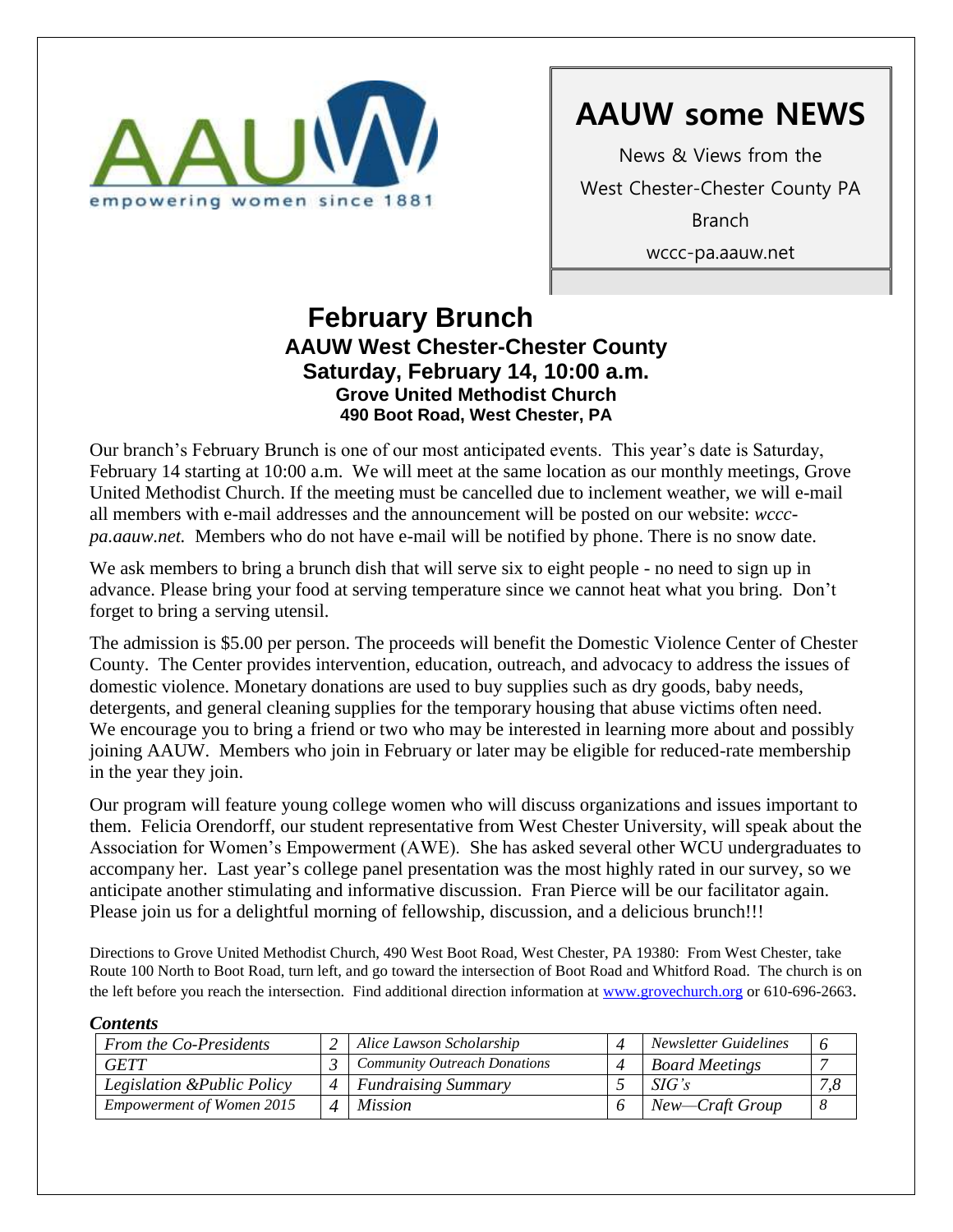# *From the Co-Presidents*

## Dear Members,

The new year is still fresh, but it's well on its way as is our branch! This is a new beginning with new opportunities to get involved and a new chance to keep all those resolutions that were not kept during the old year.

To close the old year, members happily celebrated at the annual Holiday Party! The snacks were delicious, and our hosts, Carol and Dane Zabriskie, most generous and gracious. A sincere and heartfelt thank you to them for opening their beautiful home and for making all of us feel so welcome! The donations of gift cards for Dawn's Place collected at the party amounted to a generous \$200.

Two gift baskets, so beautifully arranged and stocked by Anne Anderko and Donna Golden, were raffled off. Thanks to all the hard work of our fundraising chairs, the branch is in the black for 2015 and will be able to support important programs. The branch is fortunate and grateful to have capable members like Anne and Donna actively involved.

Our first meeting and program on Wednesday January 14, 2015, started the new year off with a bang! Three speakers, one from People's Light Theater, one from the Barley Sheaf Players, and one from the Wilmington Playhouse, informed those present about the speakers' theaters and all the activities and programs sponsored by the theaters. The weather was freezing outside, but the atmosphere inside was definitely not. All three speakers kept attendees entertained with their story telling skills and their lively personalities. Peggy and Eva: KUDOS!



The next meeting, our February brunch, promises to be another fun event! Please read the information about the brunch, sign up, and bring a friend!

Although there is no TIG chairperson, on January 23rd members lunched in town prior to hearing a concert at the Kimmel Center. Carole Valentine stepped up and organized this outing! Great Job Carole! Elaine Burgess invites members to attend the next TIG event in March at West Chester University.

LAAP also needs a chairperson. Meanwhile, Anne Duerr is keeping us informed and Laura LaBuda has taken responsibility this month by writing an article for this newsletter. Thank you, Anne and Laura.

Mary Smith has been working hard to help organize the annual STEM event. The branch appreciates Mary's hard work and effort on behalf of the branch for PETT and STEM. Don't miss her article!

Members voted for Branch Awards recipients at the last meeting and electronically. You will be getting an email announcing the results.

The May Banquet this year will be held at Penn Oaks Golf Club. The membership voted for the club option rather than a catered dinner or a potluck style dinner at the Church. Additional information will be published as we get closer to the date.

As you can see, we have a very active branch. It's time for all members to reflect on what contribution she can make to help the branch thrive. *It Takes A Village!* The nominating committee will be meeting in March and will be contacting members to fill the slate of officers. This year, take a chance and share your talent by serving as a branch officer, as an appointed branch officer, or as a committee chairperson.

*Dorothea and Sue*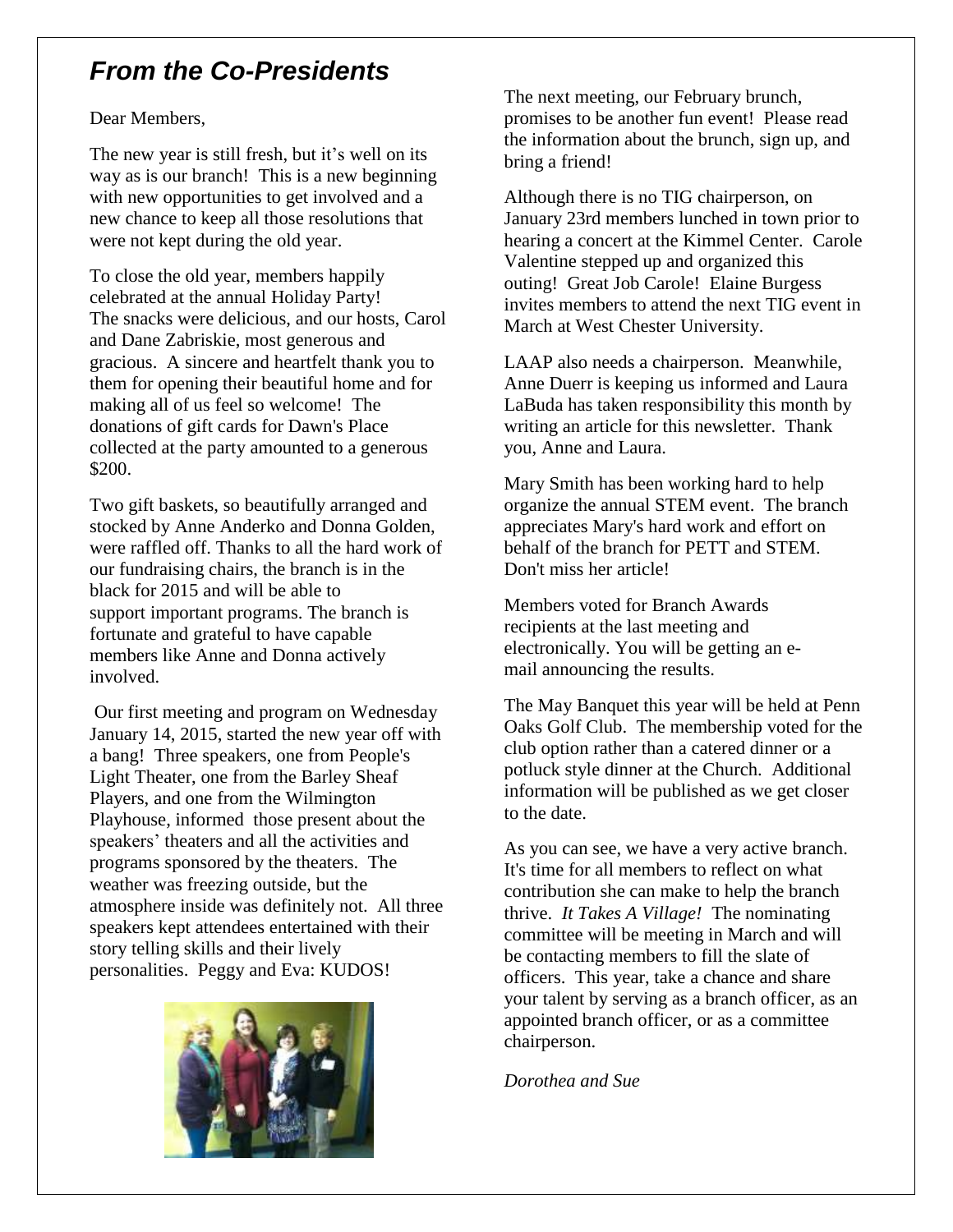# **GETT 2015 Registration to Open February 14th**

By Mary A Smith, STEM/STEAM Liaison

The 15th Annual *Girls Exploring Tomorrow's Technology (GETT)* event will be held on March 21, 2015, at Great Valley High School. This year we are adding the arts to GETT, since the arts are using more and more technology. STEM will now be referred to as STEAM. The change in venue will make for a milestone event.

GETT is an opportunity for parents, girls, and educators to learn the facts about how technology careers can be fulfilling, fun, and rewarding personally, professionally, and financially. The event also provides an excellent way for girls to meet and interact with successful women and educators who are positive role models.

This year the event will be open to 600 girls as well as 150 parent/educators. On-line registration opens February  $14<sup>th</sup>$  at [http://www.Gettpa.org.](http://www.itagpa.org/) If you know of girls in the tri-county area who would like to attend, encourage them to register early.

We are planning a *Hands-On Expo* from 8:30 a.m. to 10:00 a.m. followed by a keynote address and groups sessions for additional hands-on experiences. Parents/educators will be included in the Expo with their daughters/students so they understand what the girls' experience.

I also am chairing the Parent/Educator (PETT) sessions with various speakers and interactions with the men and women of STEAM. Currently I am seeking volunteers from our membership. The hours for the event are 8:00 and 3:00 p.m. If you are not available for the entire day, you can volunteer for certain hours. I am proposing that our AAUW branch have a table at the Expo and do the straw rockets we did at Chester County Library's Mini-Maker Fair. I definitely will need 4-5 members to assist with the straw rockets (no experience necessary).

Past volunteers can attest to the satisfaction of being a part of such an amazing event. As I have stated in past years, I was part of the original committee that was formed 15 years ago. This was a group of 8 women and myself at CB Technologies, with an interest in seeing young women involved with IT careers.

GETT began in Chester County Pennsylvania in 2001 as a response to the underrepresentation of young women in the computer and information technology fields. This volunteer-driven SEPA regional project has now expanded its scope, introducing technological and STEAM careers to girls. This project was designed for Southeast Pennsylvania girls in grades 6 through 12 and their parents, teachers, and counselors to learn about careers in the dynamic fields of technology.

GETT has had partner events in Philadelphia (BioScience) and in Casper, Wyoming at Casper College. This year the Lansdale Branch will have a STEM event in Montgomery County, which will include our Parent-Educator Exploring Tomorrow's Technology (PETT) component.

The AAUW - West Chester / Chester County Branch annually supports GETT. You can help by sharing contacts for funding or identifying young women interested in the Hands-on break-out sessions. Please contact me at [pangea49@comcast.net](mailto:pangea49@comcast.net) or call me at 484-924- 9320.

AAUW members who are interested in volunteering for the GETT event can do so at: [http://gettpa.org/volunteer/.](http://gettpa.org/volunteer/) *Everyone who plans on volunteering at GETT on March 21st must sign up using this link.*

*Members signing up must mention AAUW and then email Mary at [pangea49@comcast.net](mailto:pangea49@comcast.net) so Mary can add their name to her list of volunteers.*

Also, if you are interested in *assisting Donna Golden at the EXPO table,* you must mention this when volunteering so you will not be scheduled elsewhere during that time frame.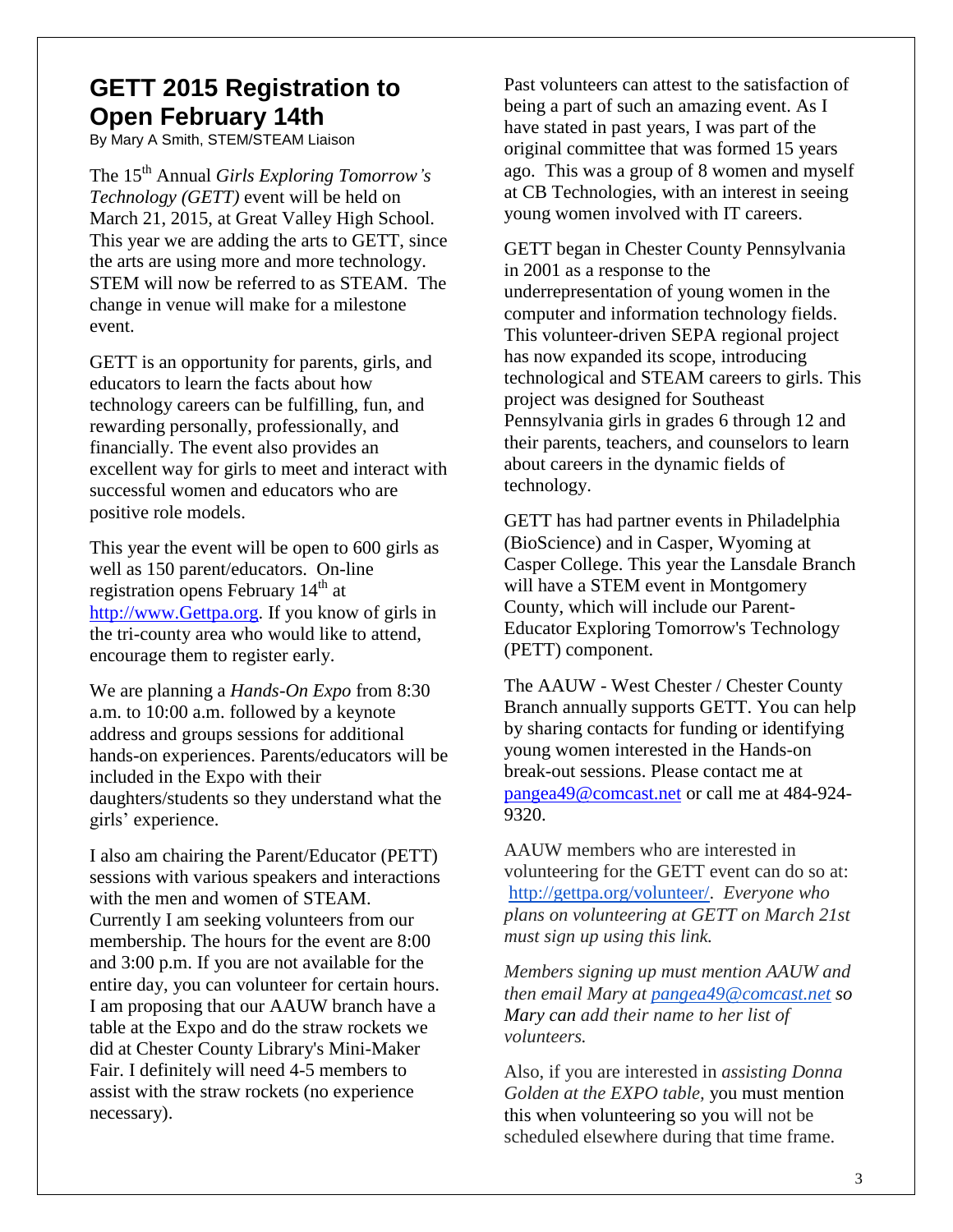# **Legislation and Public Policy (LAPP)** By Laura LaBuda and Ann Duerr

## *Passion For Action: Empowerment Of Women 2015*

In a recent "Huffington Post" article dated 12/24/14, Elizabeth McLaughton, a former Wall Street lawyer, states, "2015 is going to be a year when we see powerhouse women rise". Her predictions include:

Powerhouse women will dominate the beginning of the 2016 Election.

Powerhouse primary breadwinner women will lead the push for equal pay.

Powerhouse women, especially those who are mothers, will focus on creating healthier, more balanced workplace policies.

Powerhouse women will focus efforts to reduce "unconscious bias" which stops women with most talent from losing out on jobs.

Powerhouse women's influence will increase on the international stage.

Check the article for further details regarding women and women's issues dominating the national and international stage.

*Our Branch Website* – wccc-pa.aauw.net provides information for all of us to be *Powerhouse Women*. An excellent article under AAUW News Feed is titled "Life After the Revolution; Tunisian Women's Economic Empowerment".

\*\*\*

Don't forget to Mark your calendars! Equal Pay Day 2015 will fall on Tuesday, April 14th. *Other Resources: www.aauw.org/tag/equal-pay/* \*\*\*

Make a New Year's Resolution to be a frequent Two Minute Activist, making your voice heard in Congress regarding education, economic security, and civil rights. Using our website (under AAUW Links) is so easy!

# **Alice Lawson Scholarship**

The American Association of University Women (AAUW) West Chester Branch will be awarding \$1,500.00 from the Alice Lawson Scholarship Fund to an undergraduate student 25 years of age or older. We invite students from West Chester University, Immaculata University, Cheyney University, and Lincoln University to submit an application. The deadline for applying is March 28, 2015. Eligibility requirements and application forms are available at www-pa.aauw.net under the activities tab.

*Contributions to the Alice Lawson Scholarship Fund can be sent to:*

> Alice Lawson Scholarship Fund Chester County Community Fund West Chester, Pa. 19335

Online contributions can be made at: [http://www.chescocf.org/funds/Fund%20purpose/Alice%20La](http://www.chescocf.org/funds/Fund%20purpose/Alice%20Lawson%20Scholarship%20Fund.htm) [wson%20Scholarship%20Fund.htm](http://www.chescocf.org/funds/Fund%20purpose/Alice%20Lawson%20Scholarship%20Fund.htm)

# *Reminder - Ongoing Monthly Donations*

Each month, the branch identifies one of the organizations we support and collects donations specific to that group. Some of organizations are among the past *Gateway to Equity Award* winners.

Below you will find the organizations we support and the name of the branch member who will collect donations at the general meeting.

### **February**

**Wings for Success**: *Laura LaBuda* Department store shopping bags, accessories, such as scarves, jewelry, hosiery, black handbags, and undergarments.

## **March**

**Domestic Violence Center:** *Donna Golden* New pillows and gift cards to Target, K-Mart, Staples, etc.

## **April**

**Dawn's Place:** *Sandi Kwisz* Gift cards to Staples, Target or Walmart.

*Thank you for all your generous donations!*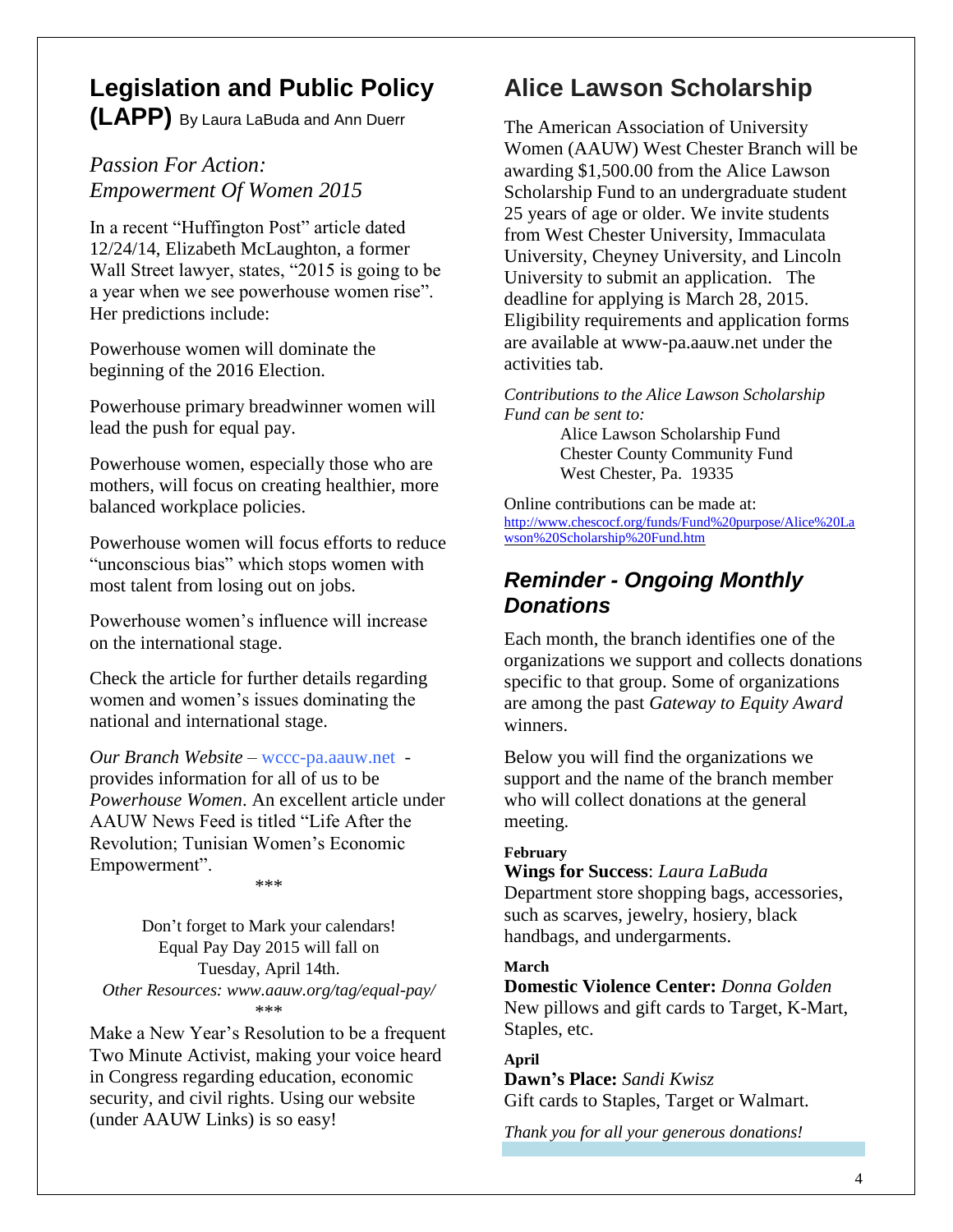### **Donations for February… Wings for Success**

Department store shopping bags, accessories, such as scarves, jewelry, hosiery, black handbags, and undergarments.

> *Laura LaBuda Thank You!*

# **Fundraising Summary**

### *Yankee Candle-*

We've finalized our numbers, and our total profit for the Yankee Candle Sale was *\$852.78!* This is well beyond our original expectations; we are thrilled with the results. Thanks to all of you who supported this fundraiser. A special *"Thank you"* to Donna Golden, who oversaw this Fund Raiser. We welcome your ideas for fundraising next year and eagerly await your suggestions.



*Holiday Basket Raffle -*

The holiday raffle netted *\$578.00* in total profit. Our holiday basket raffle featured two special baskets – the *Restaurant Basket* and *Pamper Yourself Basket.* Both overflowed with gifts and gift certificates and each were worth over \$400.00. The baskets were raffled at the holiday party on December 14. *The Restaurant Basket* was won by my co-worker, Chris Caldwell, and *The Pamper Yourself Basket* was won by our own Phyllis Dunn. A special *"Thank you"* goes to my co-chair, Donna Golden, who spent much time seeking

donations for the baskets. *"Thank you"* also to our members Ann Duerr, Phyllis Dunn, Donna Eaves, Carol Habig, Sandy Kwistz, Cathy Palmquist, Fran Pierce, Jane Schultz and Jean Speiser, all of whom helped obtain gift certificates or contributed items towards the baskets.



Here is a list of all the companies who provided items for the baskets. Please remember to frequent their establishments and thank them for their generosity. *Restaurant Basket:* Applebee's, Arianna's Café, Core de Roma, Fellini's Café, Green Street Grill, Olive Tree, Panera Bread, Sidebar, Starbucks, and Three Little Pigs. *Pamper Yourself Basket:* Anytime Fitness, La Difference, Longwood Gardens, Macy's, Novello Salon, and Salon West Endz. Special thanks to The Print Shop for printing all the raffle tickets at no charge.

> Anne Anderko Donna Golden

### **Ongoing Fundraising Effort**

*This is an easy one…* Please continue to save your used ink cartridges and bring them to the meetings for the Staples recycle program.

*Thank you!*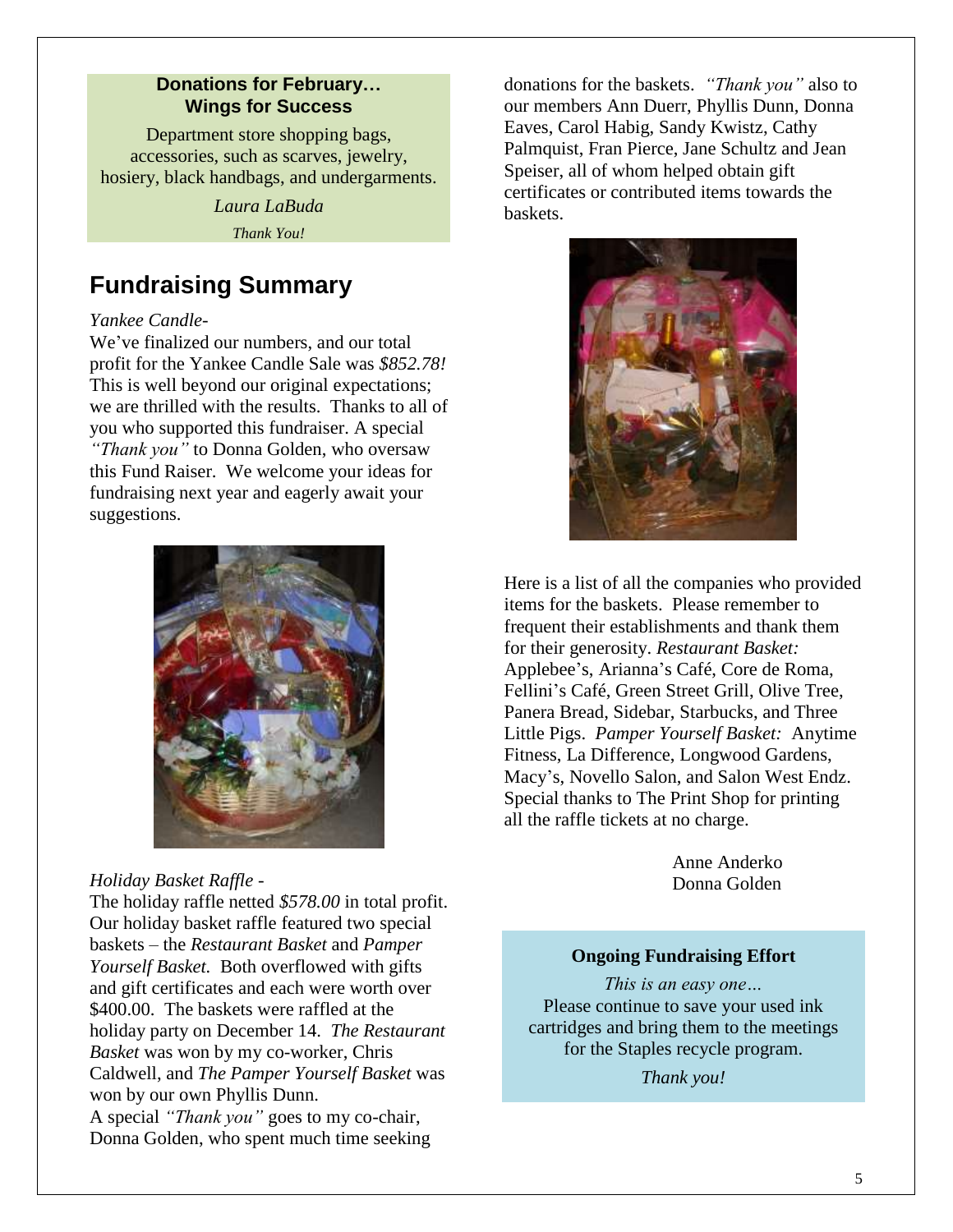## **Membership Outreach**

Your records with the National Association can be accessed by contacting: --Helpline Phone (800) 326-2289 or --Internet and email: http://www.aauw.org/. You'll need your membership number, which can be found on the address label of the Association publication (Outlook).

#### *AAUW Mission Statement*

*AAUW advances equity for women and girls through advocacy, education, philanthropy, and research.*

*Norma George* Newsletter Co-Editor 610-872-7567 [ngeorge@cheyney.edu](mailto:ngeorge@cheyney.ecu)

*Tamara Hollins* Newsletter Co-Editor 610-399-2256 [thollins@cheyney.edu](mailto:thollins@cheyney.edu)

*Nancy Rumfield* **Newsletter Co-Editor** 610-399-0388 [nrumfield@gmail.com](mailto:nrumfield@gmail.com)

*Newsletter email* [aauwsumnews@gmail.com](mailto:aauwsumnews@gmail.com)

*Sue Johnston* Branch Co-President [610-363-8535](mailto:610-363-8535) [sueearlj@verizon.net](mailto:sueearlj@verizon.net)

*Dorothea Lavigne* Branch Co- President 484-315-8651 [dlav43@aol.com](mailto:franpierce@verizon.net) *Eva Kaufmann* Program Co-Vice-President [610-793-3809](mailto:610-793-3809) ekaufmann1@gmail.com

*Peggy Staarman* Program Co-Vice-President 610-269-4866 [peggstaar@verizon.net](mailto:4dores@comcast.net)

*Barbara Lathroum* Membership Co -Vice-President [610-321-9783](mailto:610-321-9783) [blathroum@gmail.com](mailto:blathroum@gmail.com)

*Carol Habig* Membership Co -Vice-President 610-431-9987 [whabig@verizon.net](mailto:mjschultz46@hotmail.com)

*Nancy Dore* Recording Secretary 610-7250-459 4dores@comcast.net

*Laura LaBuda* Corresponding Secretary<br>610-888-9509 **Demonstrata Labudalaura**@aol.com labudalaura@aol.com

*Anne Anderko* Financial Officer [484-885-4943](mailto:484-885-4943) [ananderko@msn.com](mailto:ananderko@msn.com)

Branch Website [wccc-pa.aauw.net](http://wccc-pa.aauw.net/)

# **Help AAUW Save Money**

Each year our editors put together eight informative, attractive, and news filled issues of our *AAUW some* newsletter. At current prices, printing and mailing costs exceed \$1.50 a piece per issue, costing over \$12.00 per

member per year. For several years, many AAUW members have received their copies via e-mail. If you are not already receiving *AAUW some* via e-mail and would be willing to do so, please contact Sandi Kwisz at [SandraK98@aol.com](mailto:SandraK98@aol.com)

# **Guidelines for** *AAUW some*

1. Deadline for articles is the  $10<sup>th</sup>$  of the month unless noted in newsletter.

2. Board will develop outline/plan for newsletter.

3. Copies of each article must be sent to the Co-Presidents.

4. Articles should be less then 340 words (1 column in 12 pt.) and sent as .doc (Word) files whenever possible.

5. Program information should be available for publication in the month prior to the event.

6. SIG information should be specific (when, where, leader, contact info., program or book).

7. Photos should be sent in .jpg format and should be the best quality possible. Leave cropping to the editors when possible.

8. Editors must keep newsletter to 10 pages or less (5 printed front and back).

9. Editors must consult with President or designee if newsletter is too long.

10. Editors and Co-Presidents will determine number of copies to be printed.

11. Board will review and decide list of Friends who receive printed copies.

12. The newsletter should go to the printer by the  $25<sup>th</sup>$  of the month. Copies should include the Circulation Manager, Person who distributes the e-mail version, and, if requested, other named designees.



Because our members are so important to us, we want to keep in touch. Do you know of a member who needs to receive a get well note or card of support? Please contact our Corresponding Secretary - Laura LaBuda [\(labudalaura@aol.com\)](mailto:labudalaura@aol.com) with the necessary information.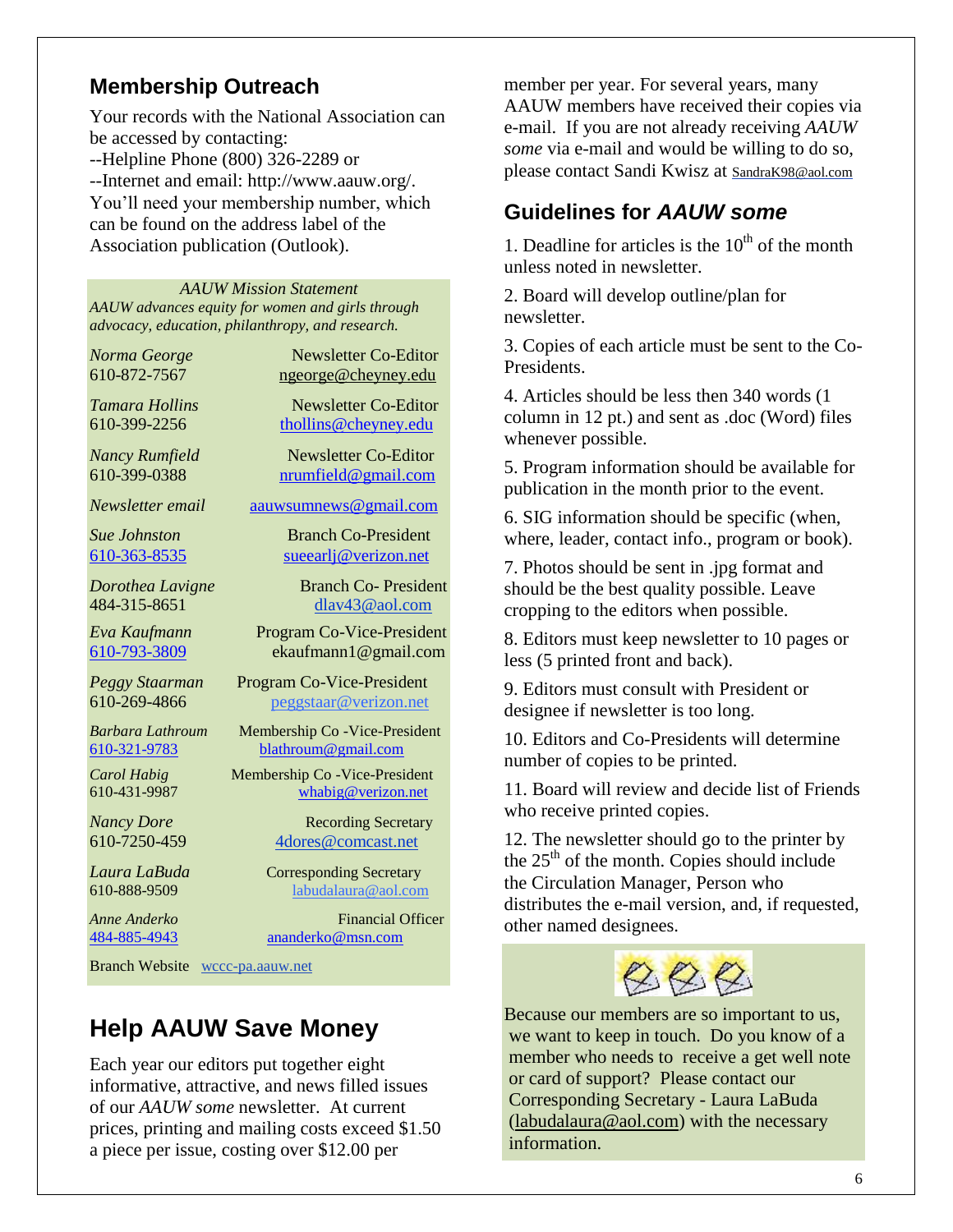*Interested in submitting an article or have information to share?*

## *We need your News!*

The co-editors of *AAUWsome News*, are delighted to bring you this issue of the newsletter, but … *We continue to need input from members!!* Please send *articles* as Word documents. Forward your news articles to the *gmail account:* [aauwsumnews@gmail.com,](mailto:aauwsum@gmail.com) indicating the topic and month in the subject box and cc the President. This is a shared account, so the co-editors can access your email and keep their work or personal mailboxes from getting filled. It also makes collaborating easier.

Remember that articles for a given month of the newsletter are due on the 10th of the preceding month*.* Please provide all necessary information with your submission.

# *Board Meetings*

All Board meetings are open to the membership and are held at the *Women's Center at West Chester University.* Meetings begin at 7:00 p.m., are over by 9 p.m., and are usually on the first Tuesday of the month. The next meeting is on Tuesday, March 3rd.

# **Special Interest Groups**

AAUW branches are known for their book groups, and membership in a SIG often encourages continuing membership in the branch. The West Chester-Chester County Branch currently has three book discussion groups meeting during the day or evening at different times of the month.

## **Literature I: This daytime group reads both**

**fiction and non-fiction.** The February meeting will be held at Martina Ossman's house on Thursday February 26th at 1pm. Elaine Burgess will lead the discussion on *A Well-Tempered Heart* by Jan-Philipp Sendker. Please let Martina know if you will be attending. Her phone number is 610-793-1469.

*Reminder: Please bring short story selections that we may want to read for our May selection. Short stories need to be available from the library. Voting will take place at our February meeting. New members are always welcome. Questions? Call Kay Philipps at 610- 399-0697 or e-mail her at khp65khp@ [verizon.net.](http://verizon.net/)*

## **Lit II- February Meeting**

Since our January meeting was delayed a week because of snow, there's only three weeks between the January and February meetings. It's not far away. We'll be reading *The Social Conquest of Earth* by Edward O. Wilson with discussion leader Dot von Gerbig. The author addresses fundamental questions about humanity: What are we, where did we come from, and where are we going? Given Professor Wilson's career studying ants (he's probably the only myrmecologist to make the New York Times' best seller list) he addresses these issues by comparing ants and humans. The result is a thoroughly thought-provoking book.

*From Jean:* We're meeting at my house starting at 7:00 on Wednesday, February 18, with a snow date the following Wednesday, February 25. I'd be happy if you let me know whether you're coming, but you're welcome even if you don't RSVP. And, as always, new members are encouraged to join us. *Jean Speiser, 809 Denbi Court, West Chester, PA 19382, [\(610\) 692-](tel:/%28610%29%20692-3227) [3227](tel:/%28610%29%20692-3227) (o), [\(610\) 738-3363](tel:/%28610%29%20738-3363) (h), [JeanSpeiser@Gmail.com](mailto:JeanSpeiser@Gmail.com)*



#### *March Meeting*

The book for March is *The Invention of Wings* by Sue Monk Kidd, a fictionalized account of Sarah Grimké, a southern-born abolitionist and early suffragist. The story follows Hetty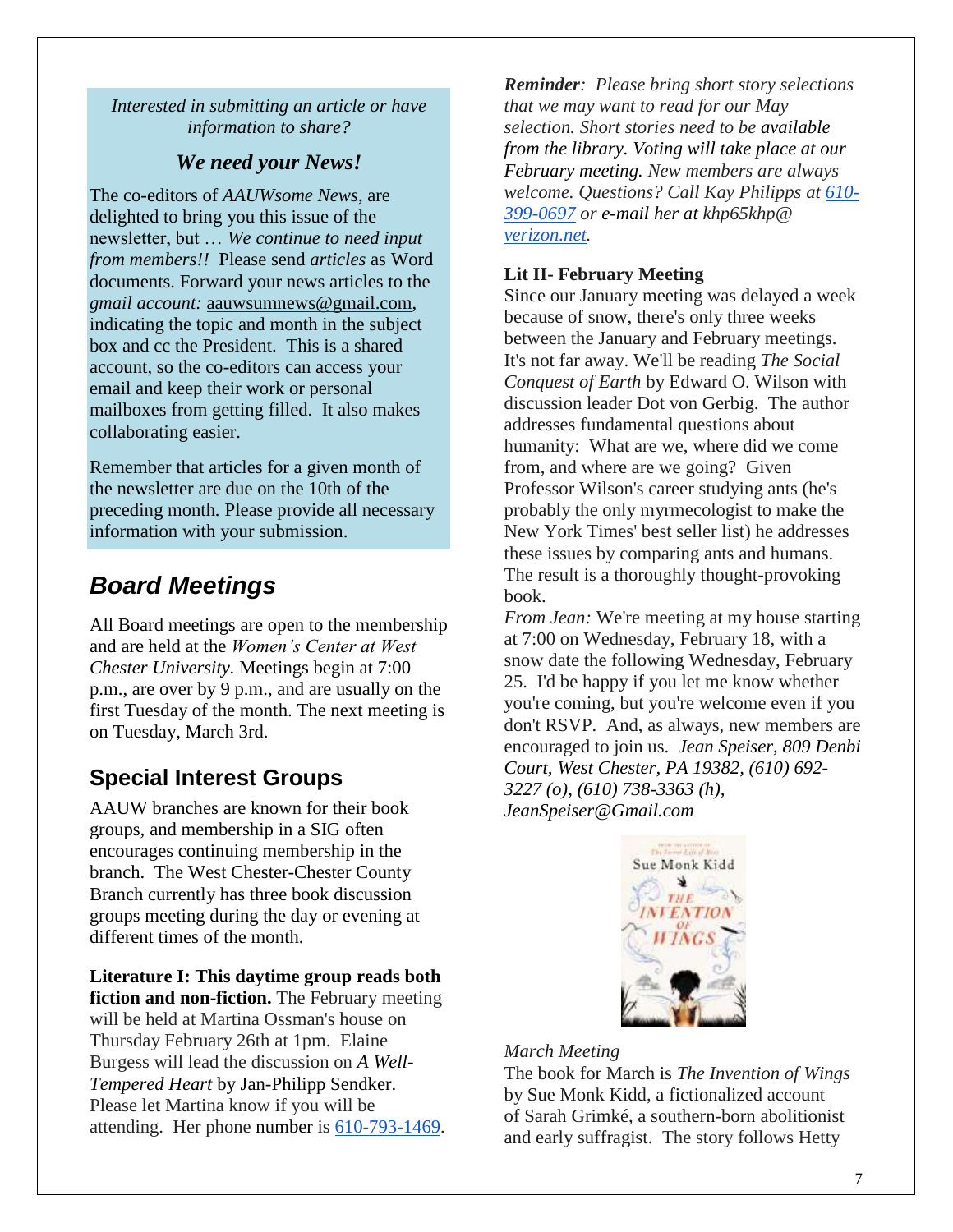"Handful" Grimke, a Charleston slave, and Sarah, the daughter of the wealthy Grimké family. The novel begins on Sarah's eleventh birthday, when she is given ownership over Handful, who is to be her handmaid and follows the next thirty-five years of their lives. Join us on Wednesday, March 18, starting at 7:00 PM. We will be meeting at Peggy Staarman's house, 307 Benning Lane, Downingtown, 19335. New members are always welcome. Please call Jean Speiser at [610-738-3363](mailto:610-738-3363) or e-mail her at JeanSp@Gmail.com for more information. Snow date is Wednesday, March 25.

### **Non-fiction Book Discussion Group:**

The next discussion will be Monday, March 16, 2015 at 2:00 p.m. (Location to be determined). The book to be discussed is *Braiding Sweetgrass* by Robin Wall Kimmerer. This book has been chosen by Longwood Gardens for discussion. Watch for their programming. Copies of the book are available at Chester County libraries. Please call Paula McGinness for more information at 610-942-4852.

**Finance Discussion Group:** This group is currently not active – if you are interested please contact Sandi (610-793-3135) [SandraK98@aol.com](mailto:SandraK98@aol.com) or Dorothea (484-315- 8651) [dlav43@aol.com.](mailto:dlav43@aol.com)

**FIG - Food Interest Group:** This group dines around either at members' homes or restaurants. The group usually meets on the second Saturday or Sunday of the month. Couples (unless otherwise specified), singles, and new members are welcome. *There will be no FIG meeting in February. You are encouraged to attend the branch brunch on Saturday, February 14.* Sunday, March 15, 3 p.m. to 6 p.m.  $-$  Hors d'oeuvre party at the home of Mary and Walt

Smith. FIG members will receive email invitations. For more information or to join the group, contact Donna Eaves at 610-692-5277 or at [deaves@live.com.](mailto:deaves@live.com)

### **Great Decisions**

For information on the Great Decisions group, contact Jacky Page at 610-359-9887 or [jacquelinepage9@gmail.com](mailto:jacquelinepage9@gmail.com)

### **TIG (Travel Interest Group):** *AAUW TIGers*

*Join AAUW and Travel To India With West Chester Travel Adventures*

**Tuesday, March 17, 2015 Dinner 5:30 p.m.** Sykes Auditorium, WCU Campus **Dinner Cost: \$35.00**

Buffet dinner includes: Mango and mint paneer with pita and naan bread, mushrooms with feta cheese and tandoori spices, vegetable samosas with curry yogurt sauce, tandoori chicken with lemon dahi and mild spices, lamb curry stew with baby potatoes and root vegetables, murgh biryani saffron rice with chicken, tumeric potato cake with scallion and sesame, mango yogurt mousse, water /iced tea /wine /coffee /tea

**Program 7:00 p.m.** Presented by Rick Ray in Sykes Auditorium, WCU Campus.

### **Program Cost: \$10.00**

*Make checks payable to:* **WCU Foundation.** *Mail payment by March 9, 2015 to: Elaine Burgess,* 15 Wildflower Court, Gordonville, PA 17529 (717) 768-0706

*Tables will be reserved for attending AAUW members.*

#### **Special Interest -- Craft Group :**

Work on your own project or join us as we create items for the children at the *Domestic Violence Center.* Members could also knit or crochet to make hats or blankets for the children at the shelter, and we're contemplating making a group baby quilt to be finished by Mother's Day. You need only minimal sewing skills for the quilt project. We are asking participants to be responsible for just one 10 ½ square and you don't even need to buy supplies. Please contact Jean Speiser at [JeanSpeiser@Gmail.com](mailto:JeanSpeiser@Gmail.com) or 610-738-3363 for additional information.